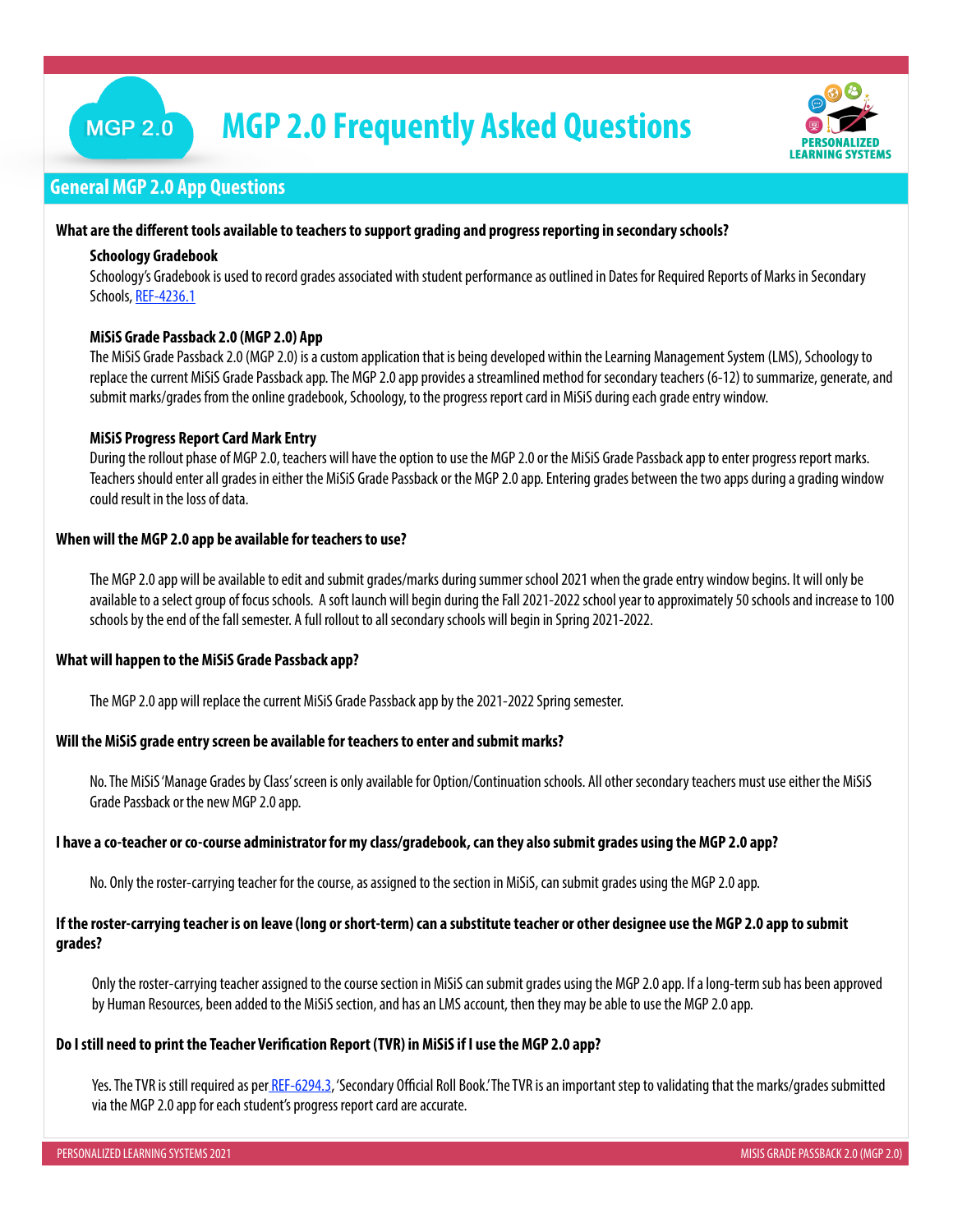## **Gradebook Setup**

#### **How do I set up my gradebook to make sure the MiSiS Grade Passback (MGP) 2.0 app will work?**

You must follow our recommendations in the Secondary Gradebook Quickstart, which was part of the banked time module, to ensure the MGP 2.0 app functions correctly. In particular, make sure of the following:

- bit.ly/SecQuickStart, or the Mastery Learning and Grading (MLG) setup
- <https://bit.ly/3cttous>, to ensure the MGP 2.0 app functions correctly.

## **Could we use a different scale other than the 'Default Secondary Grade Scale' in the 'Final Grade Settings' and still see grades calculated in the MGP 2.0 app?**

Yes. You can use any standard letter grade scale. Numeric and +/- grade scales are not accepted by the MGP 2.0 app.

#### **Can you use a different scale for the gradebook?**

Yes. You can use any scale, including numeric and +/- scales, as long as the Final Grade Settings is set to either 'Default Secondary Grade Scale' or a teacher created letter grade scale

## **MGP 2.0 App Screen**

#### **Do the grades suggested by the MiSiS Grade Passback 2.0 (MGP2) app include only the current grading period?**

No. The MGP2 app will display cummulative suggested grades from the Schoology Gradebook based on the number of scored graded assignments. The suggested grades will be calculated according the the grade scale selected in the Grade Setup screen. Grade calculations will vary based on teacher grading practice (points or percentage).

#### **Can I override the suggested marks?**

Yes. Teachers can override the suggested calculation directly in the MGP2 screen during the grade entry window.

#### **Does the MGP2 app automatically save data as I enter it?**

No. It is crucial that you submit your data using the 'Submit' button at the top of the MGP2 screen before navigating away from the app.

#### **Does the MGP2 app automatically send grades to MiSiS?**

No. You need to click the 'Submit' button every time you update a grade to pass back to MiSiS.

#### **Will I be able to apply the same grades to all students in the MGP2 app?**

Yes. There is the option to select 'Apply To All' to override a gradebook, work habit, and cooperation grades. This feature can also be applied to comments. Please view the following videos for specific examples: (add video link).

#### **If I override a grade in MGP2 and then enter additional assignments and grades in the gradebook, will it change my grade override?**

No. It will not change the override. You will see the current suggested grade next to the override grade, but the override set by the teacher will remain unless they select a new mark to use.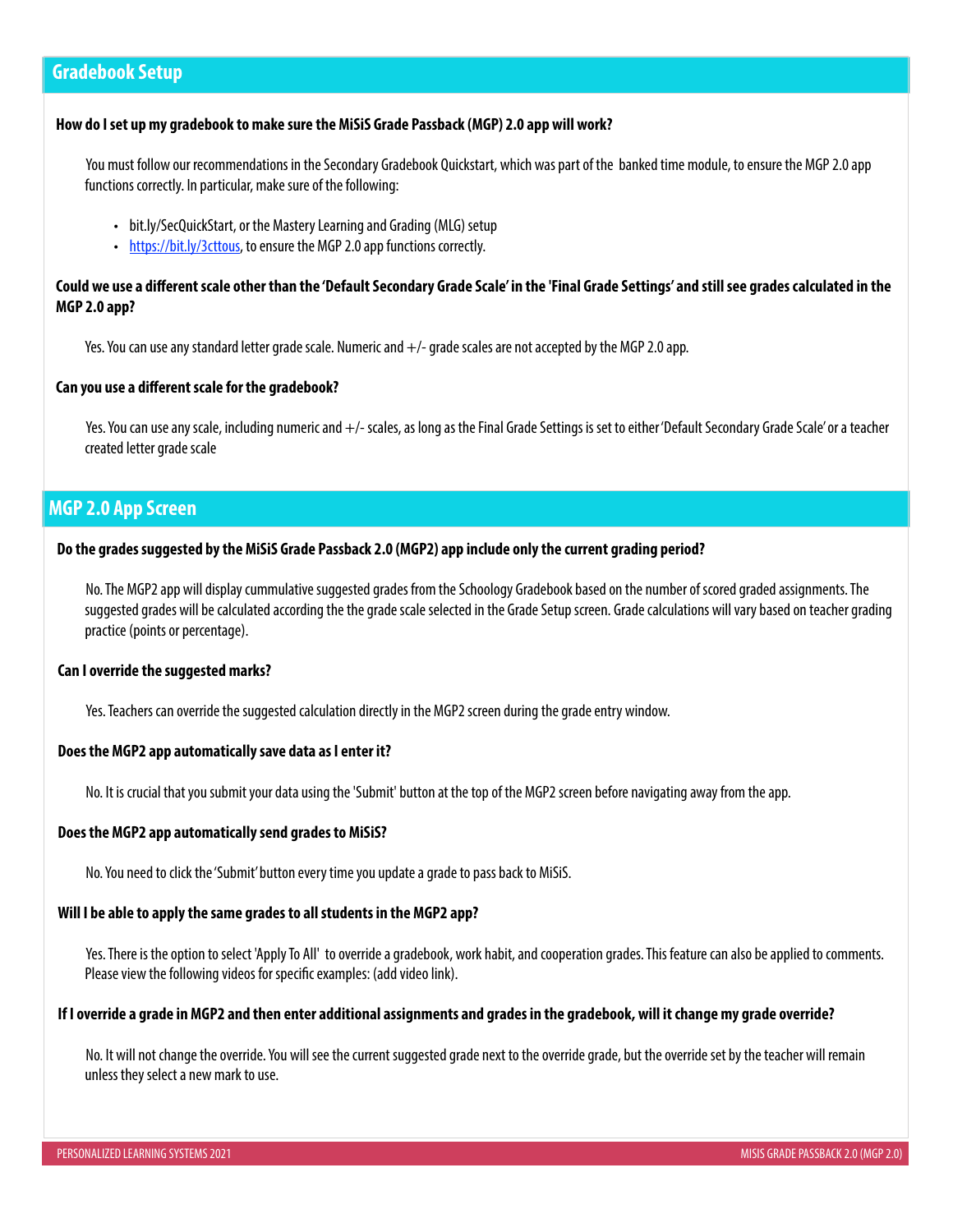#### **Will the suggested grade in the MGP2 screen update if I add additional grades to the gradebook?**

Yes, the suggested grade in the MGP2 screen will update. Teachers must still click 'Submit' to transmit any added/updated/changed marks from the MGP2 screen to MiSiS.

#### **Is there a way I can see the last grading period's grades or comments side by side with this grading period so I can compare?**

Yes. You can view grades entered for previous grading periods by clicking on the student's name. This will expand the student's column and display previously submitted grades. You can also click on the Expand button, to expand all student columns.



It is important to remember that MGP2 is not the official record of final grades/marks, so it is best to view the final grades in MiSiS using the Teacher Verification Report (TVR) in MiSiS.

#### **What do the arrows next to the previous submitted grades indicate?**

An 'up' arrow indicates the student has raised their grades from the previous reporting period. The 'down' arrow indicates the students grade has dropped, and a 'side' arrow indicates there was no change from the previous reporting period.

#### **Does it matter where we input our comments?**

Each student is allowed up to three (3) comments. It does not matter which row you insert your comments. All comments are placed in the same place in the actual progress report card.

## **MGP 2.0 App Screen**

#### **I received a 'Session closed by newer session' error. How do I fix this?**

Depending on the browser, this is usually resolved by logging out of Schoology, clearing the browser cache, restarting the browser or computer, or logging into Schoology using a different browser or computer.

#### **I tried to 'Submit' my grades using MiSiS Grade Passback 2.0 (MGP2) and the screen shows a large number of errors. How do I figure out the errors and how to correct them?**

First, it is important to note that even if errors are present after submitting, many of the marks entered were successfully passed back to MiSiS. If you encounter a large number of errors, the most common resolutions are:

- 1. Check the Grade Setup settings to ensure the Final Grade settings is set to the 'Default Secondary Grade Scale' or another letter grade scale.
- 2. Check to make sure there are no duplicate comments for the same student.
- 3. Always remember to click 'Submit' in the MGP2 screen before navigating away from the app to ensure your most recent entries are saved in MGP2.

It is always recommended to review the Teacher Verification Report (TVR) in MiSiS to confirm that the marks submitted successfully.

#### **Where can I find resources on the MGP2 app?**

Resources specific to the MGP2 app can be located at [http://achieve.lausd.net/mgp2.](http://achieve.lausd.net/mgp2)